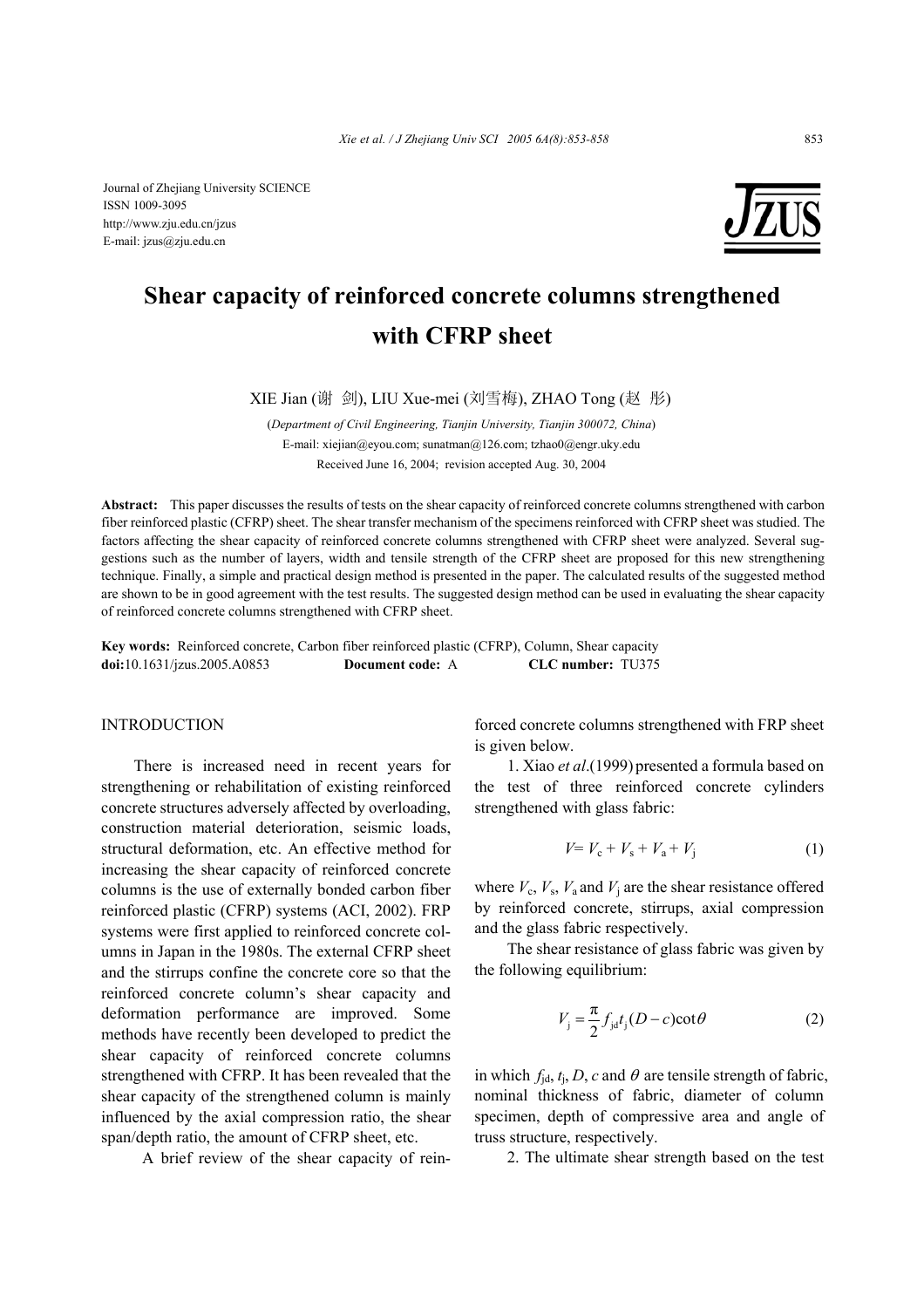of seven reinforced concrete columns strengthened with CFRP sheet in Ye *et al*.(2000; 2002) was specified as:

$$
V_{\rm u} = V_{\rm RC} + V_{\rm CF} \tag{3}
$$

The shear strength  $(V_{\text{RC}})$  is defined in the Code for Design of Concrete Structures. The second item,  $V_{CF}$ , the shear resistance contribution of the CFRP sheet, is expressed as:

$$
V_{\rm CF} = v_{\rm CF} \lambda_{\rm CF} f_{\rm CF} b h_0 \tag{4}
$$

where  $v_{CF}$ ,  $\lambda_{CF}$ ,  $f_{CF}$ ,  $b$ , and  $h_0$  are respectively shear strengthening coefficient of the CFRP sheet, volume ratio of CFRP sheet to the concrete column, tensile strength of CFRP sheet, width and effective depth of the column cross-section.

3. The calculated shear capacity using CFRP sheet as suggested by (CEASI, 2001) is:

$$
V_{\rm u} = V_{\rm RC} + V_{\rm ccf} \tag{5}
$$

The shear strength  $(V_{\text{RC}})$  of reinforced concrete column can be calculated according to (CDCS, 2002) and  $V_{\text{ccf}}$  is the shear resistance contribution of the CFRP sheet:

$$
V_{\rm ccf} = \phi \frac{2n_{\rm cf} w_{\rm cf} t_{\rm cf}}{(s_{\rm cf} + w_{\rm cf})} \varepsilon_{\rm cf} E_{\rm cf} h_{\rm cf}
$$
 (6)

All of the parameters in the above equation can be found in (CEASI, 2001).

 This paper based on our test of five reinforced concrete columns presents a new design method for determining the shear capacity of concrete columns strengthened with CFRP sheet(s).

## TEST RESULTS

Five concrete columns strengthened with CFRP sheet(s) were tested on their shear resistance (Zhao *et al*., 2002) in order to investigate the mechanism of their shear behavior. The strengthening conditions and the test results are given in Table 1.

# FACTORS AFFECTING THE SHEAR CAPACITY OF THE STRENGTHENED COLUMNS

Results of experiment and theoretical analysis were applied to develop this paper's simple method for calculating the shear strength as given in Eq.(7).

$$
V = V_{\rm RC} + V_{\rm CF} \tag{7}
$$

where  $V_{RC}$  is the shear strength of the reinforced concrete columns, and  $V_{CF}$  is the shear force contribution of the CFRP sheet.

#### **Shear strength of reinforced concrete columns**  $V_{\text{RC}}$

All the shear resistance shared by the reinforced concrete column (Xiao *et al*., 1999; Ye *et al*., 2000; 2002) is completely determined according to the Code for Design of Concrete Structures. However, our basic experimental research (Zhao *et al*., 2002) indicated that the axial compressive strength of the concrete column can be enhanced by its confinement by CFRP sheet, as shown in Eq.(8),

$$
f'_{c} = (1 + 1.2\lambda')f_{c}
$$
 (8)

Tests showed that the shear strength of the column increases due to the CFRP confinement, especially when a large amount of CFRP sheet is used.

| <b>Table 1 Test results</b> |                                             |              |                |     |                  |                   |               |  |  |
|-----------------------------|---------------------------------------------|--------------|----------------|-----|------------------|-------------------|---------------|--|--|
| Specimen                    | Strengthening condition                     | $f_{\rm cu}$ | Stirrup        | λ   | $\boldsymbol{n}$ | Maximum load (kN) | Failure mode  |  |  |
| $DZ-1$                      | None                                        | 25.4         | $\phi$ 6(a)100 | 1.0 | 0.35             | 135.0             | shear         |  |  |
| $DZ-2$                      | One layer of high strength<br>CFRP sheet    | 25.4         | $\phi$ 6(a)100 | 1.0 | 0.35             | 175.0             | flexure-shear |  |  |
| $DZ-3$                      | One layer of normal<br>strength CFRP sheet  | 25.4         | $\phi$ 6(a)100 | 1.0 | 0.35             | 165.0             | flexure-shear |  |  |
| $DZ-4$                      | Two layers of normal<br>strength CFRP sheet | 29.2         | $\phi$ 6(a)100 | 1.0 | 0.35             | 218.0             | flexure-shear |  |  |
| $DZ-5$                      | Two layers of normal<br>strength CFRP sheet | 29.2         | $\phi$ 6(a)100 | 1.0 | 0.50             | 224.0             | flexure-shear |  |  |

*f*cu=Cubic compressive strength of concrete (MPa); λ=Shear span/depth ratio; *n*=Axial compression ratio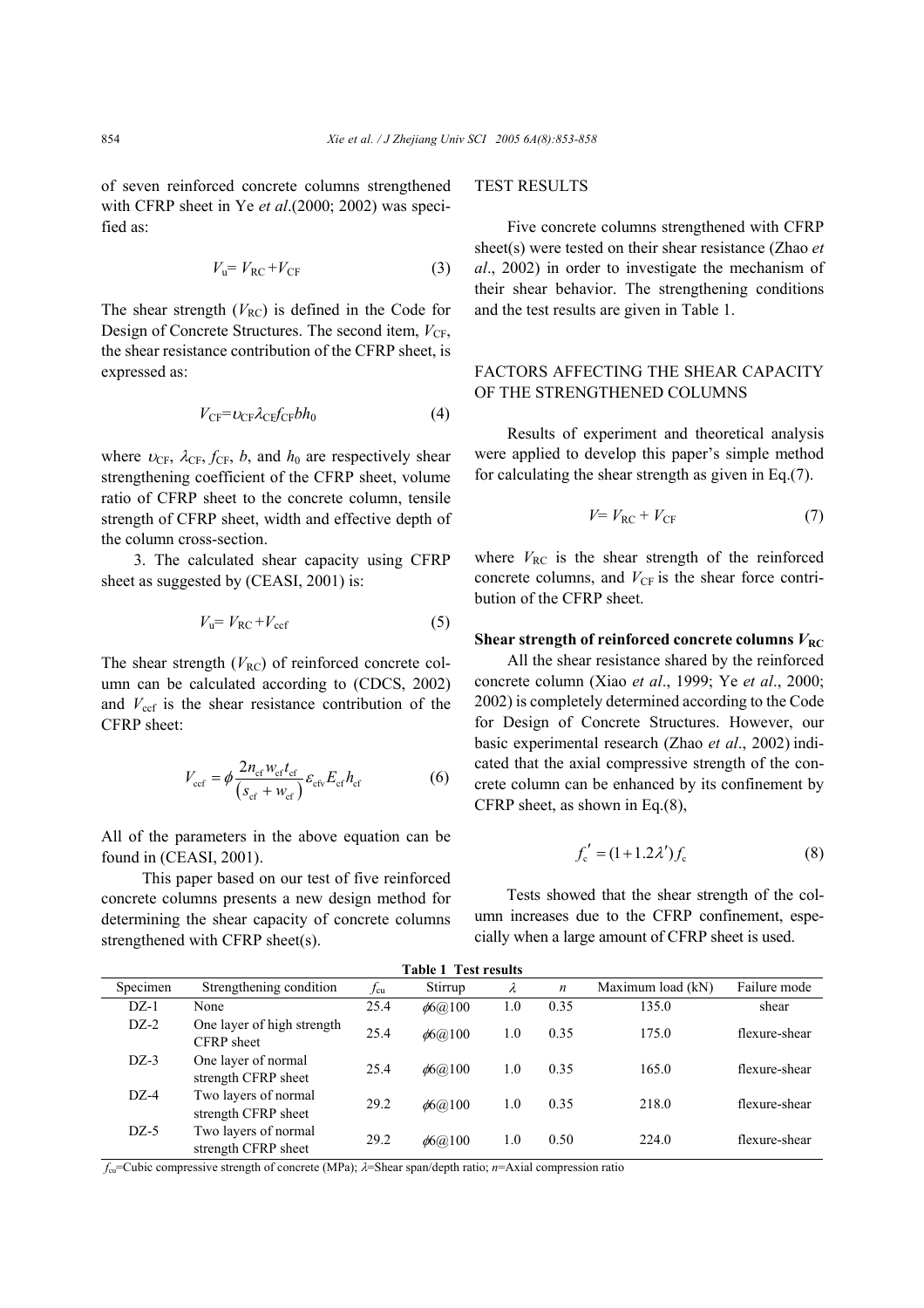The shear column works just like an arch structure and the external restraint of CFRP sheet can improve the compressive strength of the concrete core which controls the shear resistance of the uncracked compressive area. Various analyses showed that the shear strength of the strengthened reinforced concrete columns core can be expressed as:

$$
V_{\rm RC} = \frac{1.75}{\lambda + 1} (1 + 1.2 \lambda') f_{\rm t} b h_0 + f_{\rm yr} \frac{A_{\rm sv}}{s} h_0 + 0.07 N \quad (9)
$$

where  $\lambda'$  is the volume ratio of CFRP sheet to concrete column; its calculating formula is given by Zhao *et al*.(2000). Meanings of the other symbols are the same as those in CDCS (2002).

### **Shear force contribution of CFRP sheet (** $V_{CF}$ **)**

Test results shows that  $V_{CF}$  is affected by the axial compression ratio, the shear span/depth ratio, the layers of CFRP sheet and its width, etc. These factors will be discussed in detail later.

1. Reduction factor  $(\beta)$  due to the amount of CFRP sheet layers

In the tests, the CFRP sheet could not reach its ultimate tensile strength even during its failure. CFRP layers greatly affect the effectiveness of the CFRP and the strengthening effectiveness was not in direct proportion to the sheet layers. As the CFRP sheet layers increased, the CFRP's average bearing capacity decreased.

For example, the ultimate strain of the CFRP sheet of our test was  $8150\times10^{-6}$ . Unexpected results were obtained when this kind of CFRP sheet was used to strengthen the reinforced concrete columns. When one layer of this kind of CFRP sheet was used to strengthen the reinforced concrete columns, the largest strain was only about  $6000\times10^{-6}$ , equivalent to 2/3 of the ultimate strain, even until sheet tensile failure. When two CFRP layers were used, the largest strain was 4000×10<sup>−</sup><sup>6</sup> , just 1/2 of the ultimate strain. Ye *et al*.(2002) also proved the above-mentioned conclusions with the ultimate strain of CFRP used in the test was 14890×10<sup>-6</sup>.

However, in our specimen CS20-1-15, the failure strain of the sheet was  $9100\times10^{-6}$  and in specimen CS25-1-35 was  $7400\times10^{-6}$ . The statistical data of all the tests indicated  $\beta=2/3$ , when one layer of CFRP sheet was used;  $\beta=1/2$ , when two layers of CFRP

sheet were used. Use of three or more layers is not recommended.

2. Width coefficient  $(\gamma)$  of CFRP sheet

With the same amount of CFRP, the strip-strengthening program is better than the whole-strengthening program (Zhao *et al*., 2002), which reveals that the width effect can influence the CFRP confinement of the reinforced concrete column. The wider the CFRP sheet is, the less uniform the CFRP stress will be. Without doubt, in the region of high stress the sheet will be locally destroyed and then completely ripped. To make best use of the CFRP sheet, the strip width and column cross-section must be controlled. Furthermore, the width effect has relations with the strip-width/column-section-height ratio (*w*/*h*). When *w*/*h* is less than 0.5, the strip width rarely affects the tension and shear performance of the CFRP. However, when *w*/*h* is greater than 0.5, the strip width will greatly influence the CFRP shear behavior. Generally speaking, the width effect coefficient  $(y)$  can be decided as follows:

$$
\begin{cases} \gamma = 1.0, & 0.2 \le \frac{w}{h} \le 0.5 \\ \gamma = 1.0 - \frac{0.6}{e^{h/w}}, & \frac{w}{h} > 0.5 \end{cases}
$$
(10)

When *w*/*h* is less than 0.2, the CFRP sheet performance might be unstable due to the manufacture process, construction procedure and many other uncontrolled factors. So, this formula is not recommended when *w*/*h* is less than 0.2.

3. Reduction factor ( $\alpha_{\text{CF}}$ ) of tensile strength of CFRP sheet

Tests showed that the CFRP sheet does not reach its maximum tensile stress even though the reinforced concrete column has reached its ultimate stress. The potential of the CFRP sheet will still be fully utilized beyond the peak shear stress of the reinforced concrete column. In other words, mechanical hysteresis delays the full use of CFRP until the reinforced concrete column has surpassed its ultimate strength. This point was also be confirmed by Ye *et al*.(2000). Therefore, the total shear capacity of the strengthened reinforced concrete column is not simply equal to the shear strength of the reinforced concrete plus the shear strength of the CFRP. There is a reduction factor  $(\alpha_{CF})$  between them. It can be seen from tests that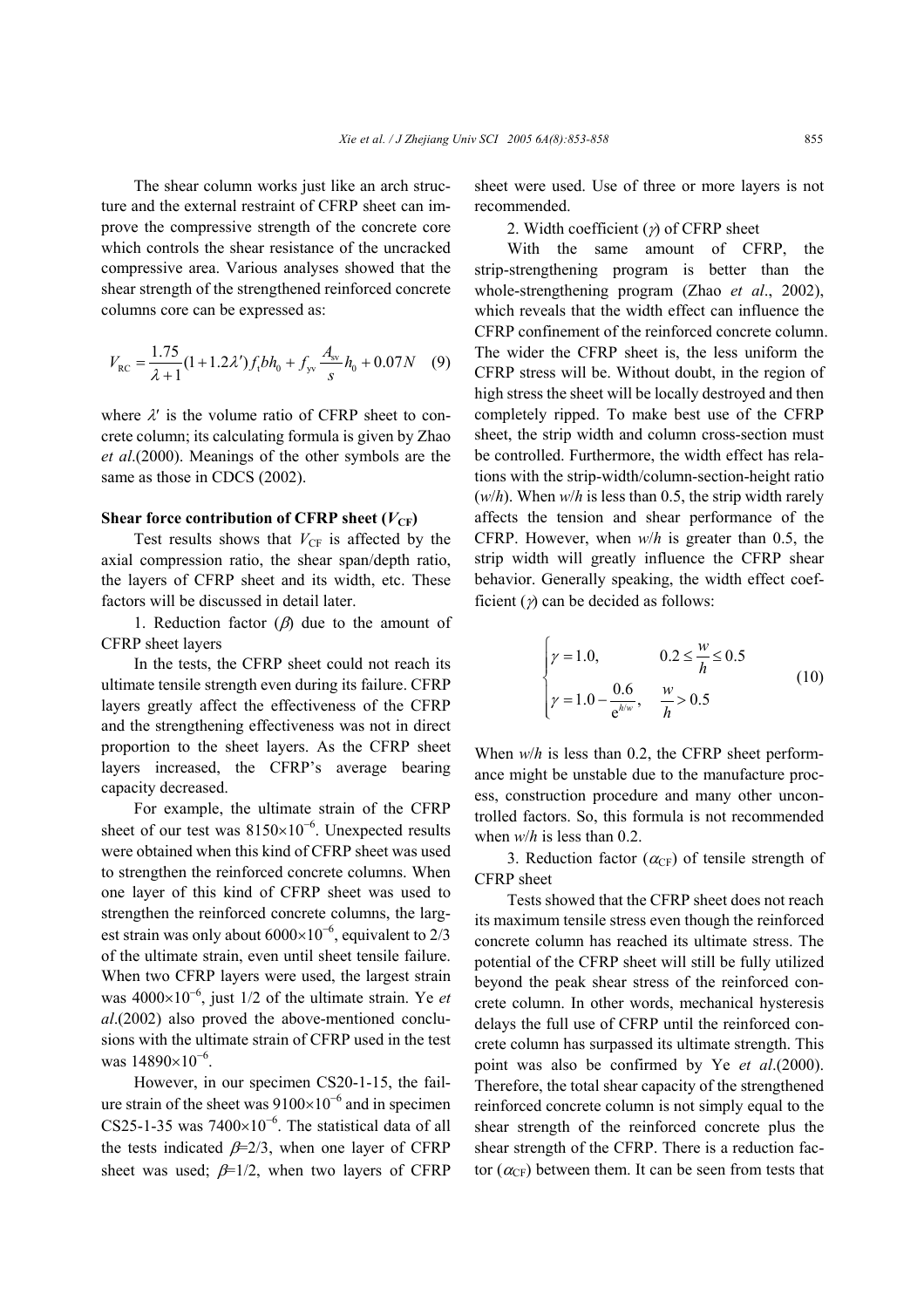$\alpha_{\text{CF}}$  is related to the axial compression ratio, shear span/depth ratio and the amount of CFRP sheet used, etc.

 According to the aforementioned analysis, the shear force contribution of the CFRP sheet can be expressed as:

$$
V_{\rm CF} = \alpha_{\rm CF} V_{\rm CFmax} \tag{11}
$$

where  $V_{CFmax}$  is the maximum shear contribution of CFRP sheets and

$$
V_{\text{CFmax}} = \beta \gamma \frac{2n_{\text{CF}}wt}{(s_{\text{CF}} + w)} f_{\text{CF}} h_0 \tag{12}
$$

 $n_{CF}$  represents the layer of CFRP sheet; *w* the width of the CFRP sheet strip; *t* the nominal thickness of the CFRP sheet;  $f_{CF}$  the ultimate tensile stress and  $s_{CF}$  the spacing of CFRP strips.

After obtaining the general value of  $V_{CF}$  in the test,  $\alpha_{CF}$  can be obtained from Eq.(13). The value of  $\alpha_{CF}$  is given in Table 2.

$$
\alpha_{\rm CF} = V_{\rm CF} / V_{\rm CFmax} \tag{13}
$$

Many factors such as axial compression ratio, shear span/depth ratio, amount of CFRP affect  $\alpha_{CF}$ . These factors are discussed in detail afterwards.

(1) Axial compression ratio (*n*)

Both  $\alpha_{CF}$  and the shear force of the CFRP sheet are mainly affected by *n*. The relationship between *n* and  $\alpha_{CF}$  is shown in Fig.1.  $\alpha_{CF}$  decreases with increasing *n*. In other words, the shear strength provided by the CFRP sheet decreases when *n* decreases. The axial force not only delays the emergence of the diagonal shear cracks, but also reduces their inclination angle, width and length. The greater the axial force is,

the larger the uncracked concrete area will be. Moreover, the arch structure mechanism of the reinforced concrete column will play a more important role in transferring shear stress. Accordingly, the shear force distributed to the CFRP sheet will be comparatively smaller. That is why  $\alpha_{\text{CF}}$  decreases with rising *n*.



**Fig.1** *n* vs  $\alpha_{CF}$  **relationship** 

(2) Shear span/depth ratio  $(\lambda)$ 

Experiments showed that the shear span/depth ratio ( $\lambda$ ) is also an important factor influencing  $\alpha_{CF}$ and the shear capacity of the strengthened column. Fig.2 shows the relationship between  $\lambda$  and  $\alpha_{\text{CF}}$ , and that  $\alpha_{CF}$  increases with increasing  $\lambda$  and that the role of the CFRP becomes increasingly remarkable. This is because  $\lambda$  affects the length and inclination angle of



| Specimen No.    |     | n    | $\lambda'$ | CFmax | $V_{\rm CF}$ | $\alpha_{\rm CF}$ |
|-----------------|-----|------|------------|-------|--------------|-------------------|
| $DZ-2$          | 1.0 | 0.35 | 2.473      | 58.05 | 40.00        | 0.689             |
| $DZ-1$          | 1.0 | 0.35 | 1.208      | 36.87 | 30.00        | 0.813             |
| $CS20-1-15$     | 2.0 | 0.13 | 0.389      | 25.90 | 26.99        | 1.042             |
| $CS20-2-35$     | 2.0 | 0.34 | 0.778      | 41.27 | 31.17        | 0.755             |
| $CS15-3-15$     | 1.5 | 0.16 | 1.461      | 71.68 | 49.33        | 0.688             |
| $CS25-2-35$     | 2.5 | 0.34 | 1.778      | 41.27 | 36.20        | 0.877             |
| $CS35 - 1 - 15$ | 3.0 | 0.13 | 0.389      | 25.90 | 30.61        | 1.181             |

λ=Shear span/depth ratio; *n*=Axial compression ratio; λ′=the volume ratio of CFRP sheet to concrete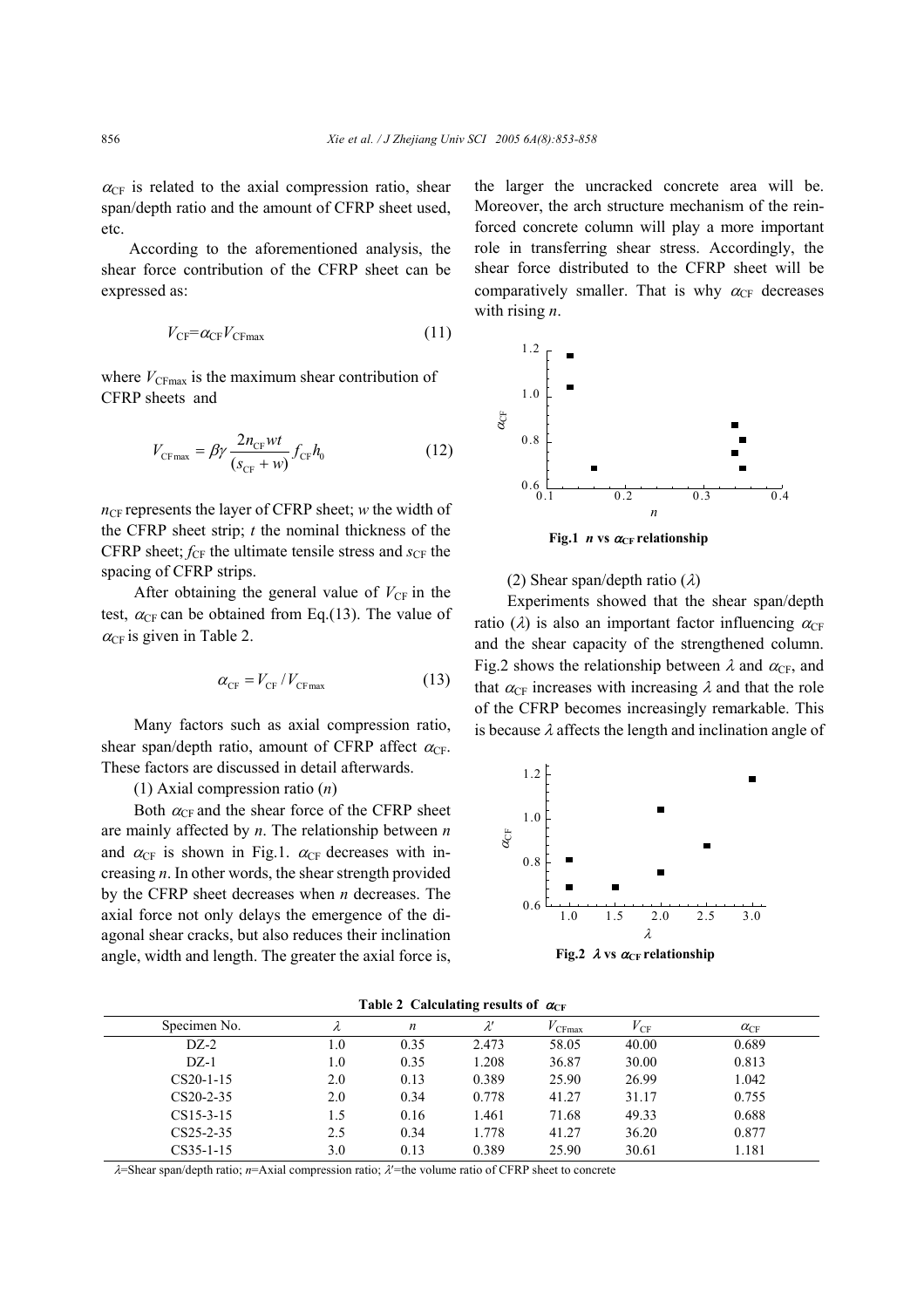the arch structure. The bigger the shear span/depth ratio  $(\lambda)$  is, the longer the arch-structure will be. Accordingly, the area and the angle of the arch section will be smaller, which will decrease the shear resistance of the reinforced concrete. So that the shear force distributed to the CFRP sheet will rise as  $\lambda$  increase.

#### (3) Amount of the CFRP sheet

The test showed that the shear capacity of the strengthened reinforced concrete column is not in direct proportion to the amount of the CFRP sheet wrapped on the column. To some extent, the shear capacity increases with increasing amount of the CFRP. When the CFRP amount is considerable, the enhancement becomes not apparent and the shear capacity hardly rises with the increasing CFRP quantity, as shown in Fig.3.  $\alpha_{CF}$  is much bigger when  $\lambda'$  is less than 0.8. Accordingly, the shear contribution of CFRP becomes larger. When  $\lambda'$  is more than 0.8,  $\alpha_{CF}$ changes little and is fixed around a constant, especially when  $\lambda'$  is more than 1.6. On one hand, the CFRP sheet and the reinforced concrete column make up a truss structure. When the concrete is crushed, the CFRP sheet will lose its role. Hence the shear capacity of the strengthened reinforced concrete column cannot be enhanced infinitely. On the other hand, the effectiveness of the CFRP sheet is so unsteady that the shear capacity of the CFRP sheet is not in direct proportion to the utilized CFRP quantity.



**Fig.3**  $\lambda'$  vs  $\alpha_{CF}$  relationship

In the end, a suitable value 0.688 for  $\alpha_{\text{CF}}$  is put forward after comprehensive analysis. The reasons are listed below.

i) 0.688 is the lower limit among all the test data;

ii) With decreasing shear span/depth ratio,  $\alpha_{CF}$ decreases until the ratio reaches 1.5.  $\alpha_{CF}$  will gradually approach a constant 0.688. 0.688 is reliable and safe for a column with shear span/depth ratio larger than 1.5;

iii)  $\alpha_{CF}$  will decrease with increase of axial compression ratio. Moreover  $\alpha_{CF}$  will hardly change and tend to be a constant value 0.688 gradually, when the axial compression ratio equals 0.35;

iv)  $\alpha_{CF}$  decreases with the increasing amount of CFRP, changes little actually, and tends to be the constant 0.688 little by little when  $\lambda$ ' becomes larger than 1.461

# SHEAR CAPACITY OF THE REINFORCED CONCRETE COLUMN WITH CFRP SHEET

From the comprehensive analysis above, the shear capacity of the reinforced concrete column strengthened with CFRP sheet can be decided by:

$$
V = V_{\rm RC} + V_{\rm CF} \tag{7}
$$

where:

$$
V_{\text{RC}} = V_{\text{c}} + V_{\text{s}} + V_{\text{N}}
$$
  
= 
$$
\frac{1.75}{\lambda + 1} (1 + 1.2\lambda) f_{\text{i}} bh_{0} + f_{\text{y}} \frac{A_{\text{sv}}}{s} h_{0} + 0.07N
$$
 (9)

$$
V_{\rm CF} = \alpha_{\rm CF} V_{\rm CF \, max} = \alpha_{\rm CF} \beta \gamma \frac{2n_{\rm CF}wt}{(s_{\rm CF} + w)} f_{\rm CF} h_0 \tag{11}
$$

The meanings of the symbols are the same as mentioned previously.

Experimental data (including the results in Ye *et al*.(2002)) and the calculated results according to Eq.(1) are compared in Table 3. The numerical results have good convergence, agree well with the test results, satisfy practical engineering requirements and have considerably safety factor.

## **CONCLUSION**

Based on the experiments, this paper focuses on the shear capacity of reinforced concrete columns strengthened with CFRP sheet. It can be seen from the analysis that the axial compression ratio, the shear span/depth ratio and the utilized CFRP sheet amount are main factors affecting the shear capacity of reinforced concrete columns confined by CFRP sheet. Results of experiment and theoretical analysis were